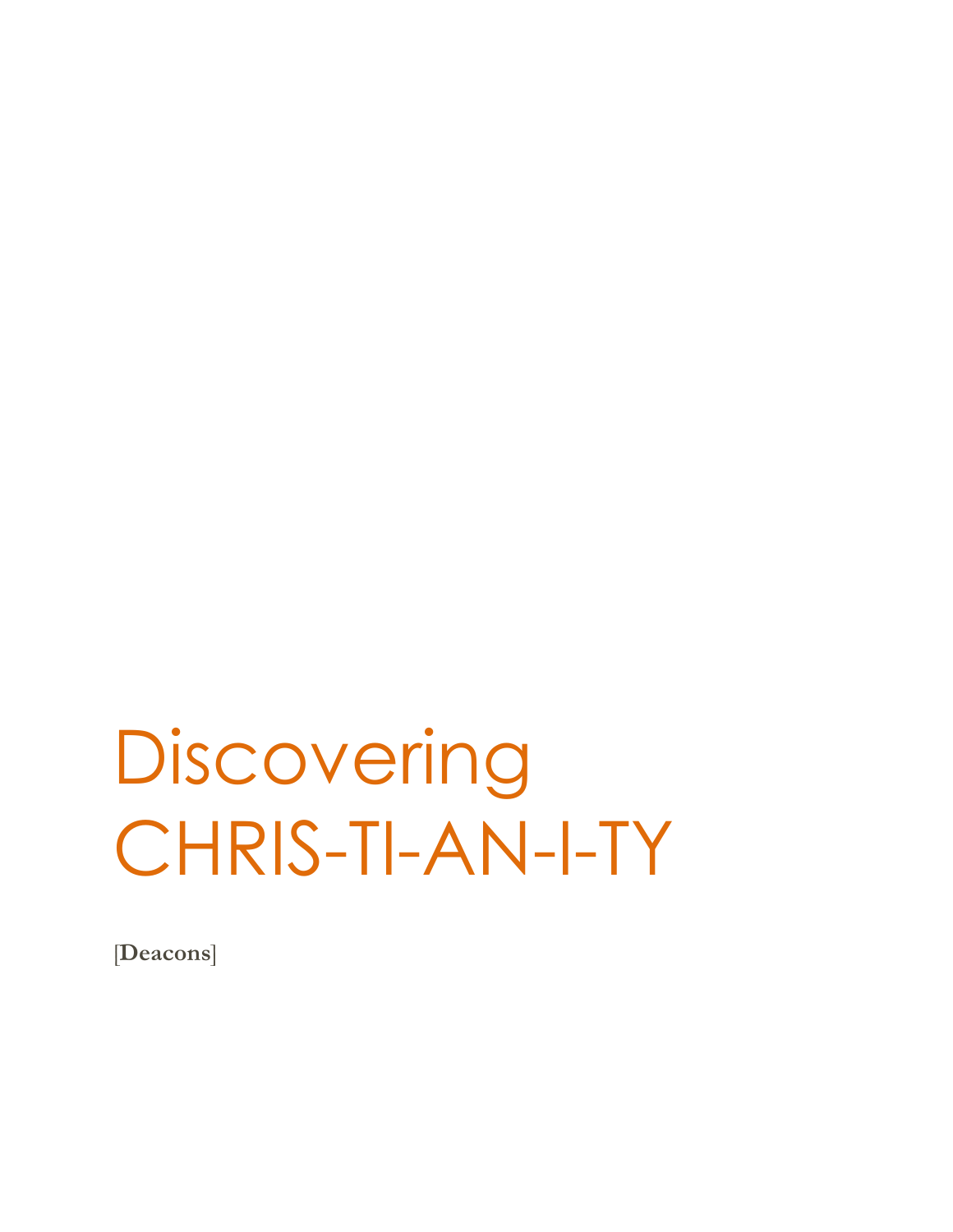## Study Programme

- 
- 
- 
- 
- 
- Week Six **Home**
- Week Seven The Result
- 
- 
- 
- Week One General Use • Week Two **Saved and Serving Saved and Serving** • Week Three How to be the Greatest • Week Four **Serving Tables** Serving Tables • Week Five **Character** • Week Eight Stephen and Phillip • Week Nine **Practicalities** • Week Ten  $\bullet$  Week Ten  $\bullet$  The Reward and Warning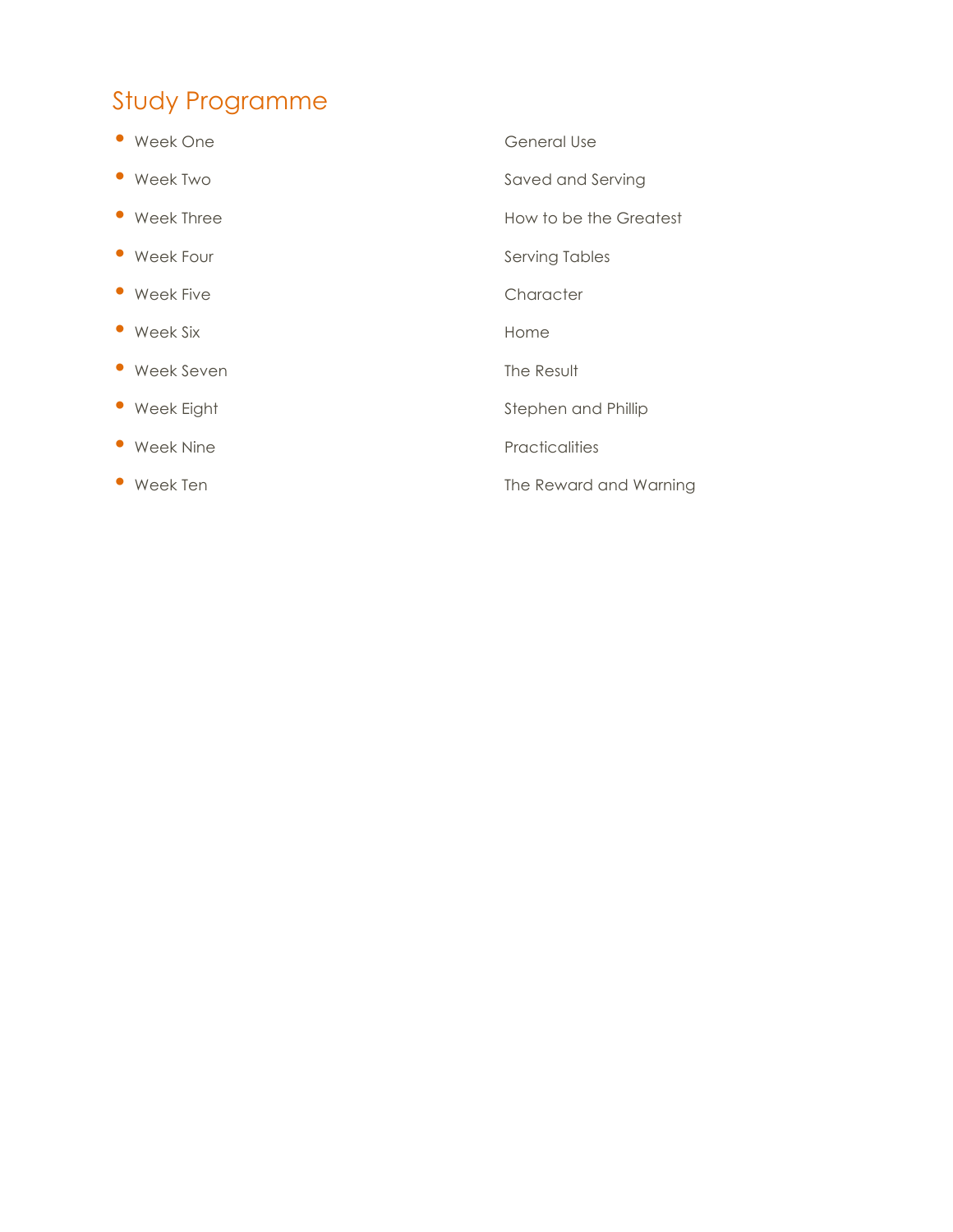# Study 1 General Use

### **The Greek**

The Greek word for deacon is *diakonos* which comes from the word *dioko*. *Dioko* means to run eagerly, to follow earnestly, to endeavor to pursue. *Diakonos* means *to run on errands, to attend, to execute the command of another.* [John 2:5]

There are a number of Greek words used in the Bible which speak about serving, the difference between these other words and *diakonos* is that, where the other words speak of the position of the server in relation to a person, *diakonos* speaks of the server in his activity; that is '*to run'* etc.

### **Christ the Deacon [Luke 22:26-27]**

Christ, the Creator of the Universe, gladly humbled Himself to the place of a deacon. In Romans 15:8 Christ is described as the one who came to *serve* the Jews. He tells His followers in Matthew 20:28 and Mark 10:45 that He came to earth to *minister* rather than to be ministered to. In Luke 12:37 Christ tells His followers that He will *serve* them in the Kingdom to come.

### **Paul the Deacon [Acts 20:24]**

Paul was a deacon in a number of ways. By sending *relief* from other churches to the believers in Judea during a famine [Acts 11:29-30, 12:25, Romans 15:25, 2Cor 8:4, 19-20, 9:1, 12-13]. He was a *minister* of the Gospel [Eph 2:7, Col 1:23-25, 2Cor 3:6, 5:18]. He was a *minister* to the churches [2Cor 4:5, 11:8] He was a *minister* to the Gentiles [Rom 11:13]. He was a *minister* of God [2Cor 6:4, Tim 1:12] Paul saw himself as nothing but a *minister* [1Cor 3:5].

### **Other Deacons**

- Rulers of nations are the ministers of God [Rom 13:4]
- Phoebe ministered in the church at Cenchrea [Rom 16:1]
- Tychicus was a faithful minister [Acts 20:4, Eph 6:21, Col 4:7, 2 Tim 4:12, Titus 3:12]
- Epaphras was a faithful minister [Col 1:7, 4:12, Phm 1:23]
- Timothy was a minister whose scope developed over time [1Thess 3:2, 1Tim 4:6, 2Tim 4:5]
- The household of Stephanas was devoted to ministering to others [1 Cor 16:15]
- Erastus, Onesiphorus and Oneimus ministered to Paul [Acts 19:22, 2Tim 1:18, Phm 1:13]
- Archippus was to fulfil his God given ministry [Col 4:17]
- Angels ministered to Christ and continue to minister to Christ's people [Matt 4:11, Heb 1:14]
- The Old Testament prophets were ministering to us as they wrote and spoke [1Peter 1:12]
- Every member of the body is to be involved in ministering [Eph 4:12]

### **The Office of Deacon**

All of the above references have spoken of deacons in a general sense. The New Testament also teaches that there is a position or office of a deacon [Phil 1:1, 1Tim 3:10, 13].

*The heart of Christ is to serve others and the heart of the Christian must be the same. We are all*  to be deacons; men and women who eagerly run to serve others practically and spiritually. Only *a believer with the heart of a deacon should ever be put into the office of a Deacon.*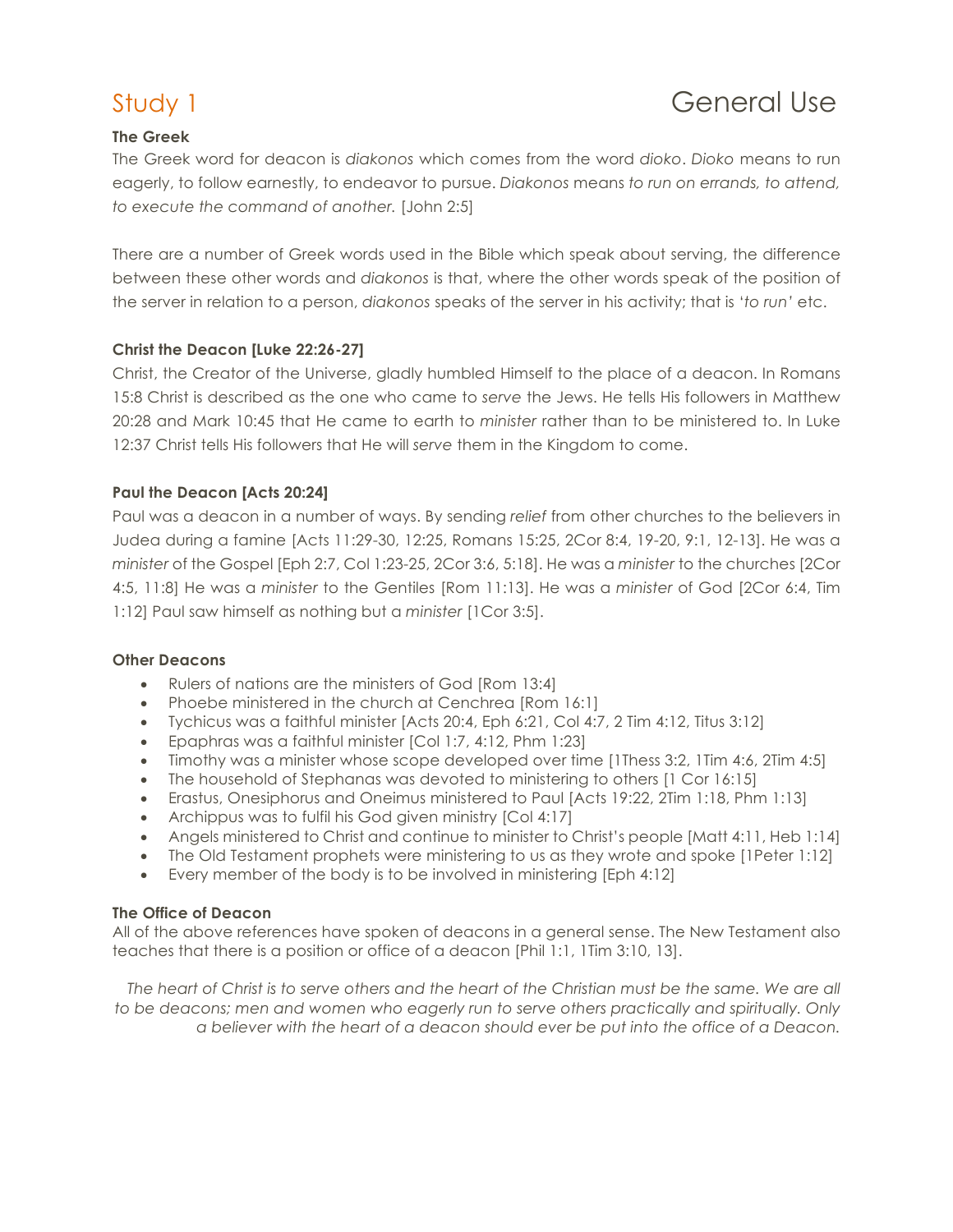# Study 2 Saved and Serving

### **Following Christ is Serving Christ**

In John 12:26 Christ invites the audience around Him to follow Him. The word "follow" here means to go the same way or accompany. The surrounding verses speak of Christ laying down His life. [v23-27]. Those who are the true ministers of Christ are all those who follow Him in His life of selfsacrifice. It is costly, but the reward is glorious; we will be with Christ for all eternity and we will be honoured by the Father.

### **Serving Christ and His People**

Immediately after Christ healed Peter's mother-in-law she began to *serve* Him and His disciples [Matt 8:14-15, Mar 1:30-31, Luke 4:38-39]. In her gratitude to Christ she was eager and earnest in making sure she did all she could to *minister* to His physical needs. But more than this, she also wanted to *ministe*r to Christ's followers.

Hebrews 6:10 tells us that "God is not unrighteous to forget your work and labour of love, which you have showed toward his name, in that you have *ministered* to the saints, and do *minister*."

This verse is telling us that God sees our *ministering* to His fellow followers as a work and labour of love done for Him and will not forget that. In other words, when we are *ministering* to God's people, we are primarily *ministering* to God; we are serving Him by serving them.

This is similar to the warning of Christ in Matthew 25:42-45. Although the interpretation is not directly for us in this present period, there is still an application in principle; to not *serve* the people of God is to not *serve* Christ.

### **Gifted to Serve**

Romans 4:7, Ephesians 4:12, 1 Corinthians 12:5 and 1 Peter 4:10 all use the word for *deacon* in a general sense and all of these passages teach the same principle; we are all *ministers* of God given the gifts of God to serve the people of God in the church of God

Peter tell us that we must all use the gifts God has given us to *minister* to one another. He tells us that this is how we become good stewards of God's grace in our lives [1 Peter 4:10-11]. Romans 12:4-8, Ephesians 4:7-16 and 1 Corinthians 12 [v5] speak of the same principle; what we have been given from God is to be invested and we invest that by using what God has given us to *minister* to others. We have all been given different gifts to use and responsibilities to fulfil in the local church, but each gift and responsibility is to be used to *minister* to the other members of the body and by doing this we are *ministering* to Christ.

When we become children of God by faith we are all also made deacons of God in the general *sense and we fulfil that role by serving one another. Only those who are saved and already gladly serving their brothers and sisters in Christ should be considered for the office of a Deacon.*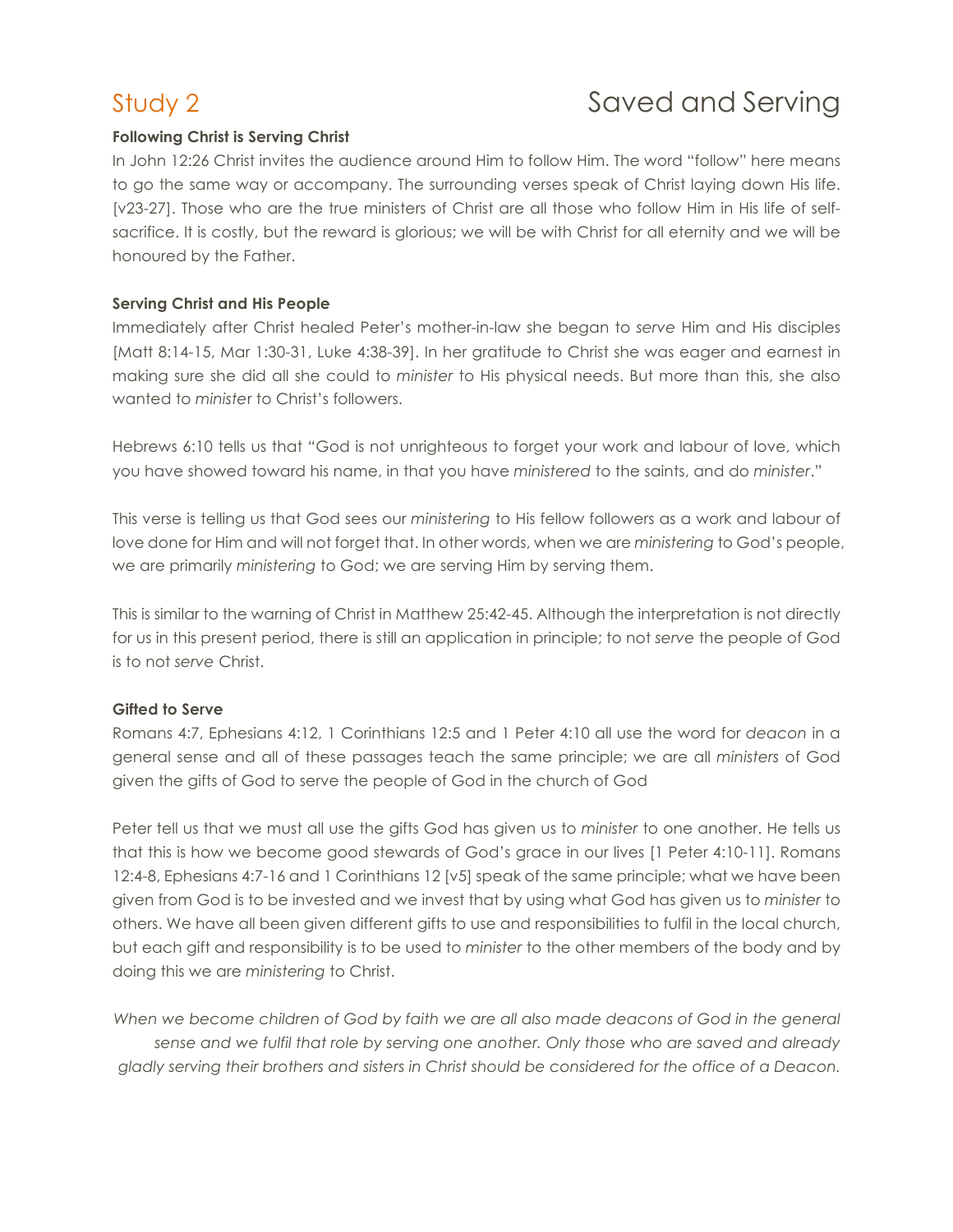# Study 3 How to be the Greatest

#### **I'll Be Greater than You**

In Mark 9:33-37 Christ deals with a misconception of His disciples. They had been arguing about who would be the greatest amongst them in the Kingdom. They had been performing miracles in Christ's name, and a few of them had been witnesses of the Transfiguration. It's easy to imagine the argument; *"I'm the favourite" "I've done more", "I've seen more".*

Christ needed to deal with their arrogance and pride. He knew their hearts and He needed to expose them to their pride and teach them what His Kingdom was really about. They were too ashamed to admit to Christ what they had been arguing about on the road.

Christ explained to them that the way to be the greatest amongst them was to place themselves into the lowest position. Others also see here a stinging warning from Christ; those who exalt themselves will be brought to the lowest positions in the Kingdom of Christ.

#### **James and John and their Mother**

In Mark 10:35-45 and Matthew 20:20-28 it seems that the disciples have forgotten this principle. James and John want to be seated in the greatest positions in the Kingdom; beside the Messiah. The other disciples are angry at this request; likely because they wanted the positions for themselves.

Christ explains that in the kingdoms of earth those who are the greatest are the rulers and served ones. However, in His Kingdom it is the complete opposite; those who are the greatest and who want to be the greatest are actually those who minister to the rest.

He then sets Himself up as the example; He is the Greatest of all, the Creator of the Universe, the Lord of Hosts, the King of Kings, yet He stooped down to earth to be a minister and die for others. Those who want to be great must stoop, like Christ.

#### **Woe Pharisees**

In Matthew 23:2-36 Christ rebukes the religious leaders. They loved to be exalted [v6]. They loved being called "father", "rabbi" and "master" [v7-10]. They liked to look the part and the respect that earned from others [v5, 25-29]. But they were not servants. They "devoured" the widows house [v14], they neglected justice and mercy [v23], they were greedy and self-indulgent [v25].

Christ explained to them, and to the rest of the people listening that such self-exalting and selfserving would be met by God with judgement; He would humble them. Those, however, who humbled themselves and served others would be exalted by God.

*If God exalts you, it is in order that you might be a better servant of others. Only a person with the humility and understanding of this Kingdom principle of greatness and service ought to be considered for the Office of a Deacon.*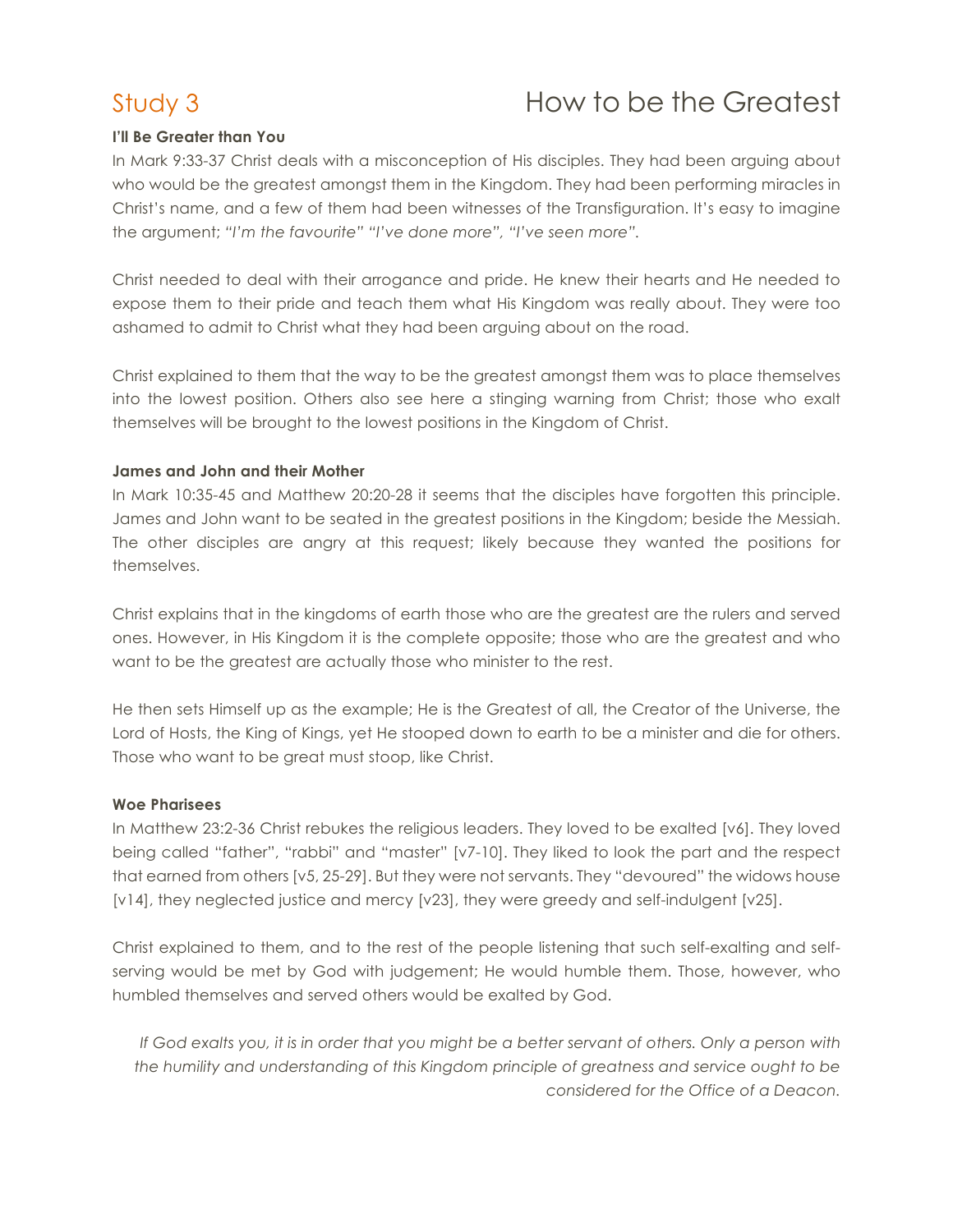### **Different Services, Same Lord**

Every believer is called, equipped and empowered to be a deacon of Christ by being a deacon to their brothers and sisters in Christ in the local church and beyond.

1 Corinthians 12:5 tells us that although we are all to be deacons, that doesn't mean we are all called to do exactly the same thing. *"there are differences of administrations [diakonia], but the same Lord"*. In Acts 6 the word for *Deacon* is used 3 times but there are 2 different "*adminstrations*".

### **The Administration/Ministry of Tables**

Acts 6:1 tells us that there was a daily ministration [*diakonia*] where Christian widows in the church at Jerusalem were given food and other provisions. Some of the widows felt that they were being neglected and tension grew between them.

The apostles realized that this whole situation, though important, was coming dangerously close to being a distraction to their main work. They brought the need before the church explaining that they weren't called to *serve [diakoneõ] tables* [v2] but that it was still important that this need was met. The apostles asked the church to choose men who would be able to attend to this work [v3].

#### **The Administration/Ministry of the Word**

The apostles were, by no means, saying that this work was beneath them, but rather, it wasn't their priority work, but it was starting to take over from what their priority work was. They weren't looking for an way out of responsibility. Rather, freeing them from this task would enable them to focus on their priority ministry; *"the ministry [diakonia] of the Word"* [v4]. With this important work being accomplished by other men, the apostles were able to fully devote themselves to praying and proclaiming the Word of God.

They were the under shepherds of the flock of God. They were praying for wisdom to guide this new entity in the world, praying for courage to stand against the enemies of the Gospel, praying for the needs of the church. They were studying the Old Testament anew, proclaiming the Gospel to the lost, debating the Jewish leaders, teaching the believers. The work was demanding and they needed a lot of time to do it.

#### **Elders and Deacons**

Many see in Acts 6 a principle for the local church today; the elders need to devote themselves to the ministry of the Word and other men of God allow them to do that by devoting themselves to the other important tasks of the church. These tasks are still to "the same Lord" and are essential to the continual work and growth of a healthy church.

*The essential role of a person in the position of a Deacon is to free the elders from important ministries within the local church, in order to allow these men the time needed to commit themselves to their priority ministries as Christ's under shepherds.*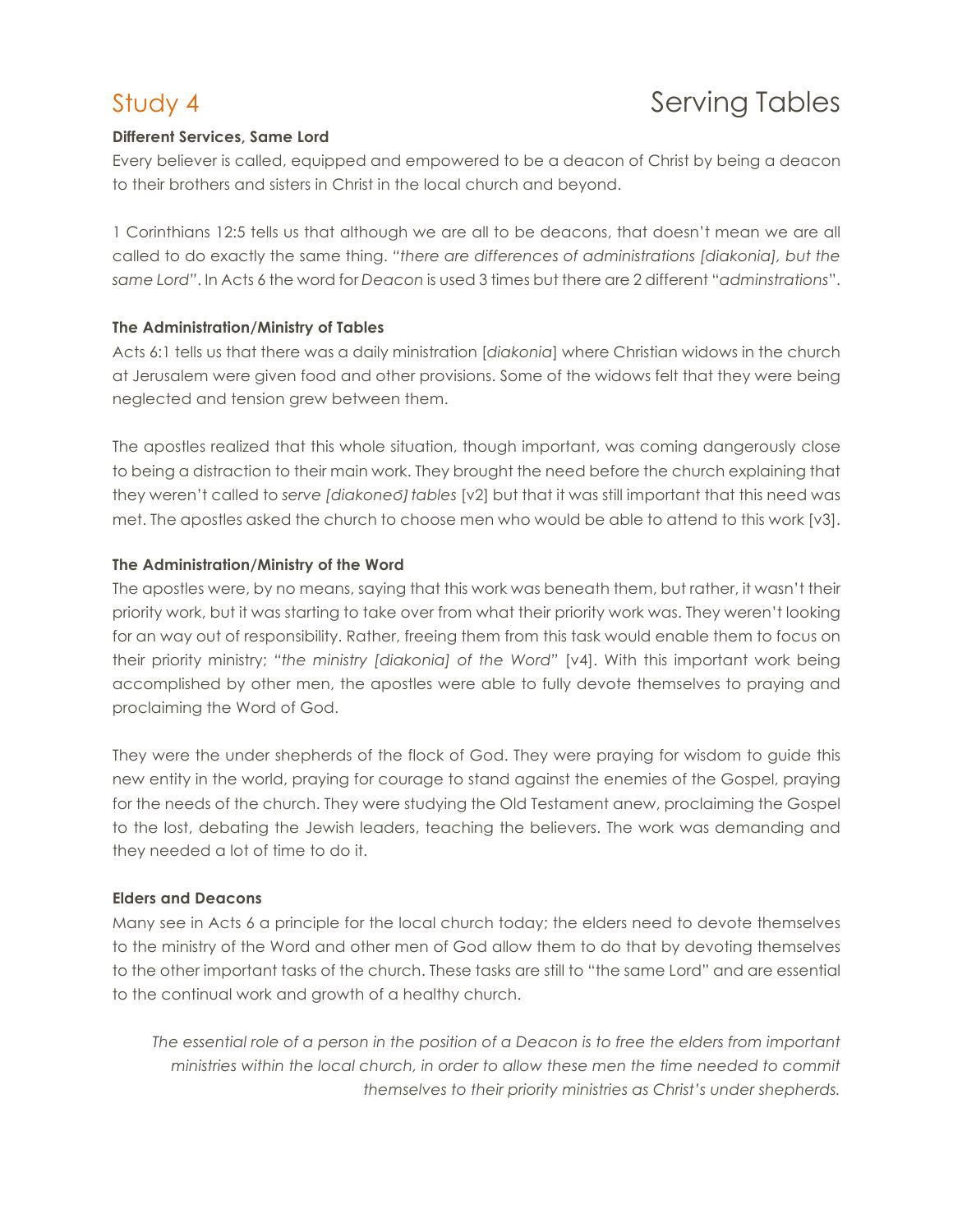# Study 5 Character 1

### **Character Description vs Work Specification**

Some would contend that those in Acts 6 are not Deacons. However, since these men are fulfilling a role that frees the apostles to do a similar work that is required of elders today, we can argue that it is vital that Deacons have the same character as those in Acts 6. The New Testament never tells us what a Deacon should do, rather it focuses on who a Deacon should be. If a person has the right character, they will do the right thing.

#### **Men of Honest Report**

To be of honest report literally means *to witness*, testify, *report* and speaks, here, of the idea of having a good reputation. Cornelius, the Roman Centurion, before he encountered the Gospel, was a man of *good report among all the nation of the Jews* [Acts 10:22]. Of Enoch it is said that *he had this testimony, that he pleased God* [Hebrews 11:5]. These men, then, were to have a reputation, amongst those within the church and within society, that they were men of good character.

#### **Full of the Holy Ghost**

Although their responsibilities seemed to be a practical work, they needed to be men full of the Spirit. There are two other references to the Spirit filling people in the New Testament; Acts 2:4 and Ephesians 5:18, in the Old Testament Exodus 28:3, 31:3 and 35:31 speak of people filled with the Spirit. To be filled with the Spirit means to allow the Holy Spirit, who indwells you, to have full control.

In Acts 2:4 the result was that they were able to preach the Gospel boldly to the lost. In Exodus 31:3 the result was that they were able to make items for the Tabernacle.

In Ephesians 5:18 the result is threefold: 1. A person who praises God in their hearts which flows out to refreshing others spiritually 2. A person who has a humble and thankful attitude toward God in every situation 3. A person who gladly and readily submits to authority in their lives

#### **And of Wisdom**

Proverbs explains to us that wisdom has to do with a godly moral character. Proverbs invites us to be wise by being godly. Proverbs is written from the perspective that to be wise or to be a fool is a moral choice. Some are born with better mental capacity. However, no one is born with a greater capacity to be wise [Proverbs 1:20-33]. Proverbs tells us that *the fear of the Lord is the beginning of wisdom* [9:10]. Men are fools because they say *"there is no God"* [Psalm 14:1].

*When a church is looking for men to fulfil the office of a Deacon, they are not to focus on mental or physical ability, but rather on spiritual, godly character. The work they are involved in may be more practical and physical, but the position still demands that a man of God fills it.*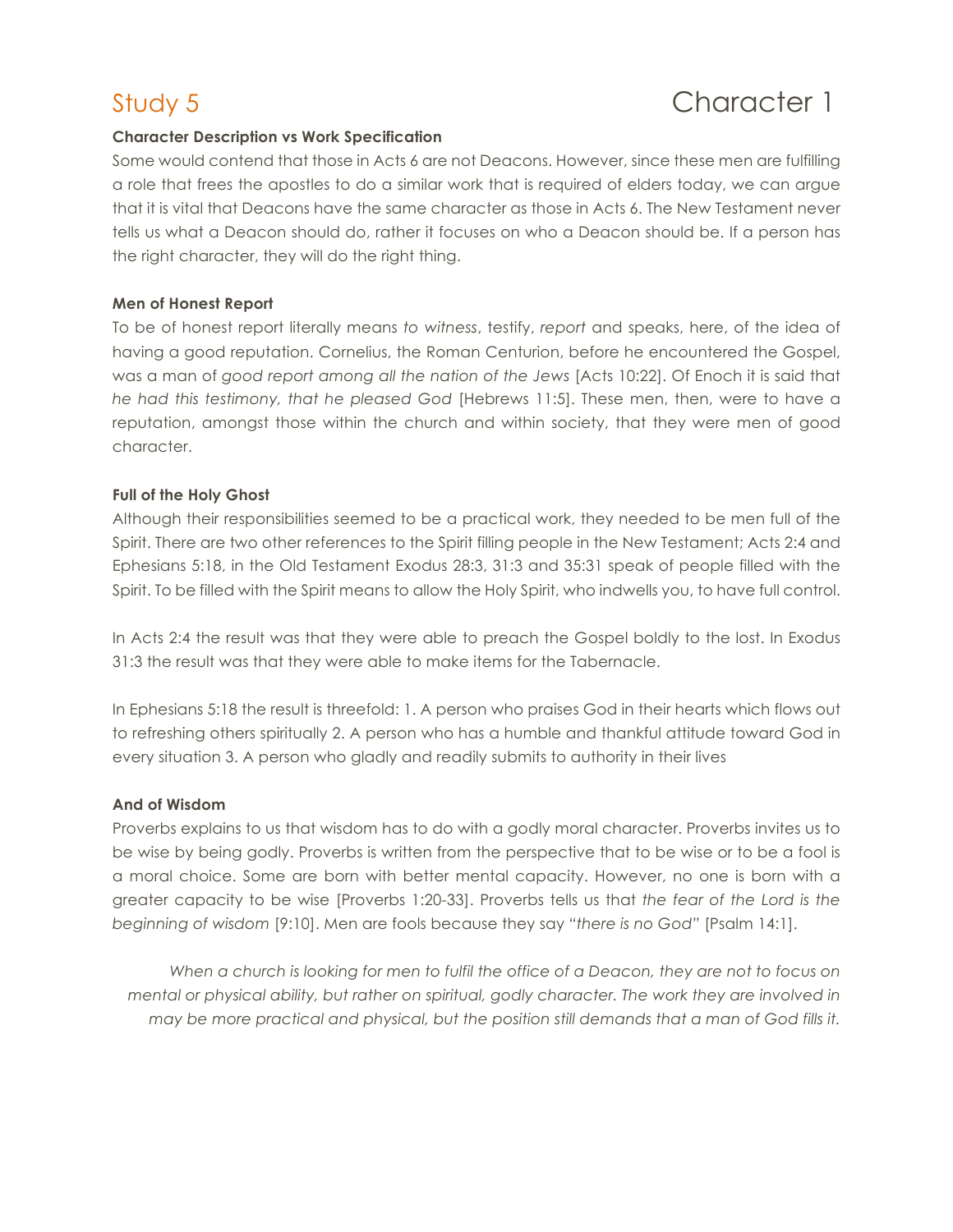In 1 Timothy 3:8-12 Paul explains the character requirements of a Deacon.

#### **Grave**

The work is serious and that must be reflected in the character of the men who do it. This does not mean that the men are stuffy, unapproachable, cold or dull. It means that they carry themselves with dignity, they treat the people of God with respect and they do the work with honour.

#### **Not Double Tongued**

A Deacons will have a lot of opportunities to communicate to the congregation. He must be honest in his speech, not saying one thing to one person and another thing to someone else. He must not be two-faced.

#### **Not Given to Much Wine**

Since Paul commands that believers should not allow alcohol to control them, but rather the Holy Spirit [Ephesians 5:18], the Deacon must be an example of this. He cannot have addictions, which are a form of idolatry, but rather, must be disciplined and self-controlled.

#### **Not Greedy of Filthy Lucre**

It is very likely that a Deacon will handle the church money at times; whether helping to collect or count it, giving it or sending it. He must be a man who will not be tempted by this responsibility. Money is an important part of running a church and a Deacon must have a biblical view of God's resources.

#### **Holding the Mystery of Faith in a Pure Conscience…Blameless**

The Deacon's life must be one of holiness that reflects the Gospel he has believed. We are all called into holiness, and the Deacon as man who has been given a role within the church, must be an example of this to such a degree that he cannot be accused of a sinful lifestyle.

#### **Wives**

If a Deacon is married he must be faithful and devoted to his wife. His wife, too, must be a godly example in her attitude [grave], words [not slanderers], care [sober] and diligence [faithful].

#### **Children**

If a Deacon has children he must be a family man. He must be seen to take his role of a father seriously, nurturing them, teaching them, serving them and disciplining them in the Lord. If a man's home life is not taken seriously and is not in order then he shows he cannot fulfil the role of taking care of the family of God.

When a person steps into any position within a church body they become examples to the rest *of the body and to the world outside of how a Christian lives. A Deacon should be able to say, with Paul, "Be followers of me, even as I also am of Christ."*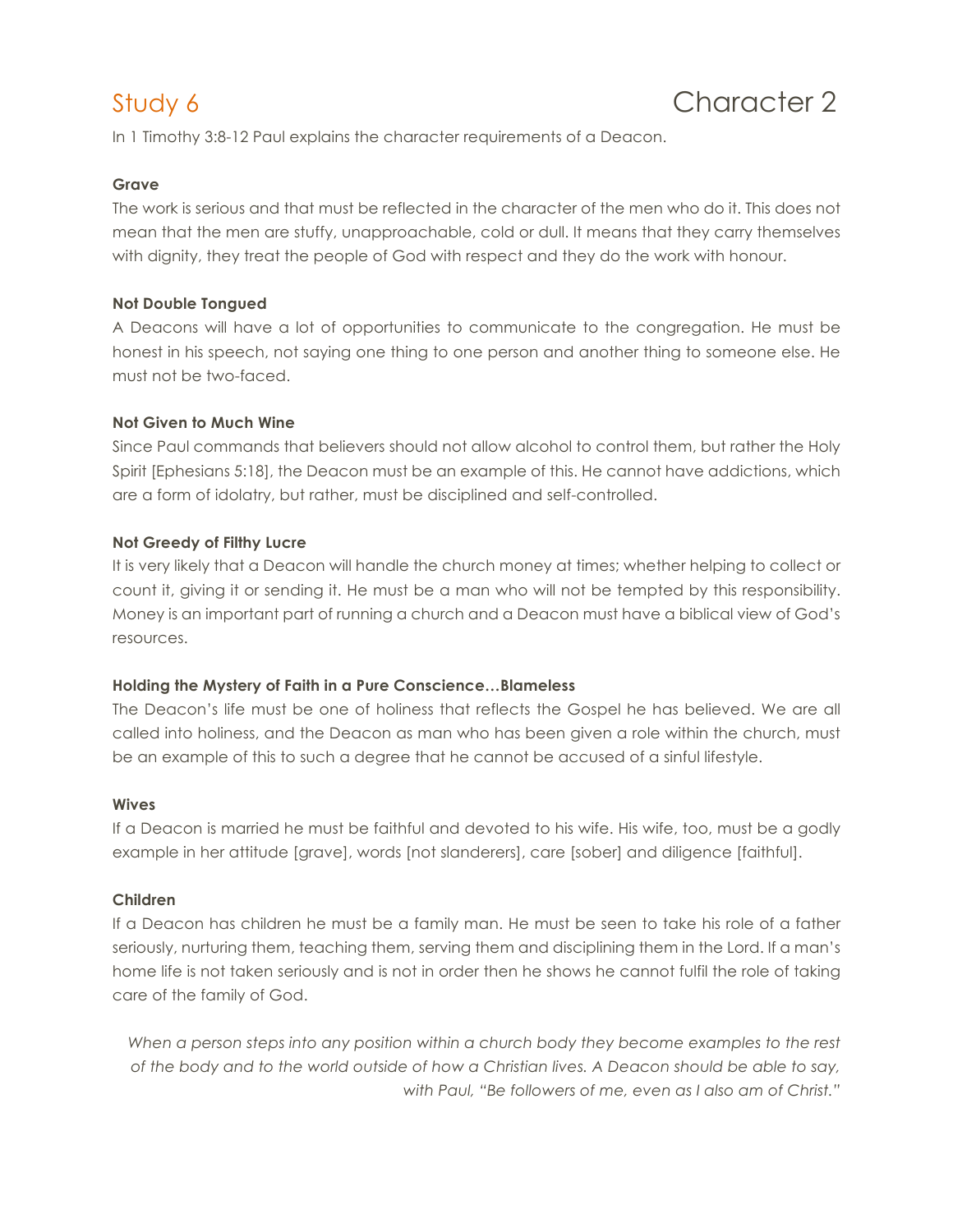### **The Word of God Increased**

In Acts 6:7 the Gospel is seen to spread through Jerusalem. It is no accident that this verse immediately follows the account of these men stepping into the ministry of the "daily ministration".

The Deacons helped to free the apostles from this important task and allowed the apostles to focus on their priority ministry, thus the Word of God *grew*. It had the potential to shrink back as the apostles busied themselves with other tasks, but it didn't, the message was heard across the city.

#### **The Number of Disciples Multiplied**

With the Word being preached by the apostles, the number of hearers increased and with that and God's blessing, the number of adherents to the message of the Gospel grew. Notice that the number of disciples multiplied *greatly*.

Perhaps many of those who had called for Christ to be crucified were now calling upon Him for salvation. In the face of persecution, oppression and pressure, the church was growing because the Word was spreading.

#### **A Great Company of Priests were Obedient to the Faith**

With the apostles able to study the Old Testament, obeying the command of Christ to "search the Scriptures…they are they which testify of me", they were able to show the priests of Judaism how Jesus was the Christ they were waiting for. A *great comp*any of them, convinced by the Scriptures and the Spirit, believed and were saved.

Though v7 was not a direct result of these men taking over this ministry of serving tables, without these men stepping in, the apostles would have been limited in their ability to do the work.

#### **The Tension was Healed**

There was murmuring amongst the widows [v1]. The church which was of "one accord" was now at risk of division. Calling these men into this ministry of serving tables healed the tension and brought peace and harmony back into the body.

To serve a table means to oversee the distribution of provisions. These men were not being asked to literally put plates on a table and take them away when the people were done eating. They were being asked to divide out and give the food to those with needs within the body. This ministry was a very personal one, one in which a soft answer and kind word was needed, one in which patience and gentleness was to be exercised.

*Being a Deacon is not, in itself, an end goal. Rather, the ministry of a Deacon is a means to an*  end; the end being the spread of the Gospel, the building up of the believers and the unity of *the body. Only a man who desires this end has the right attitude for the office of a Deacon.*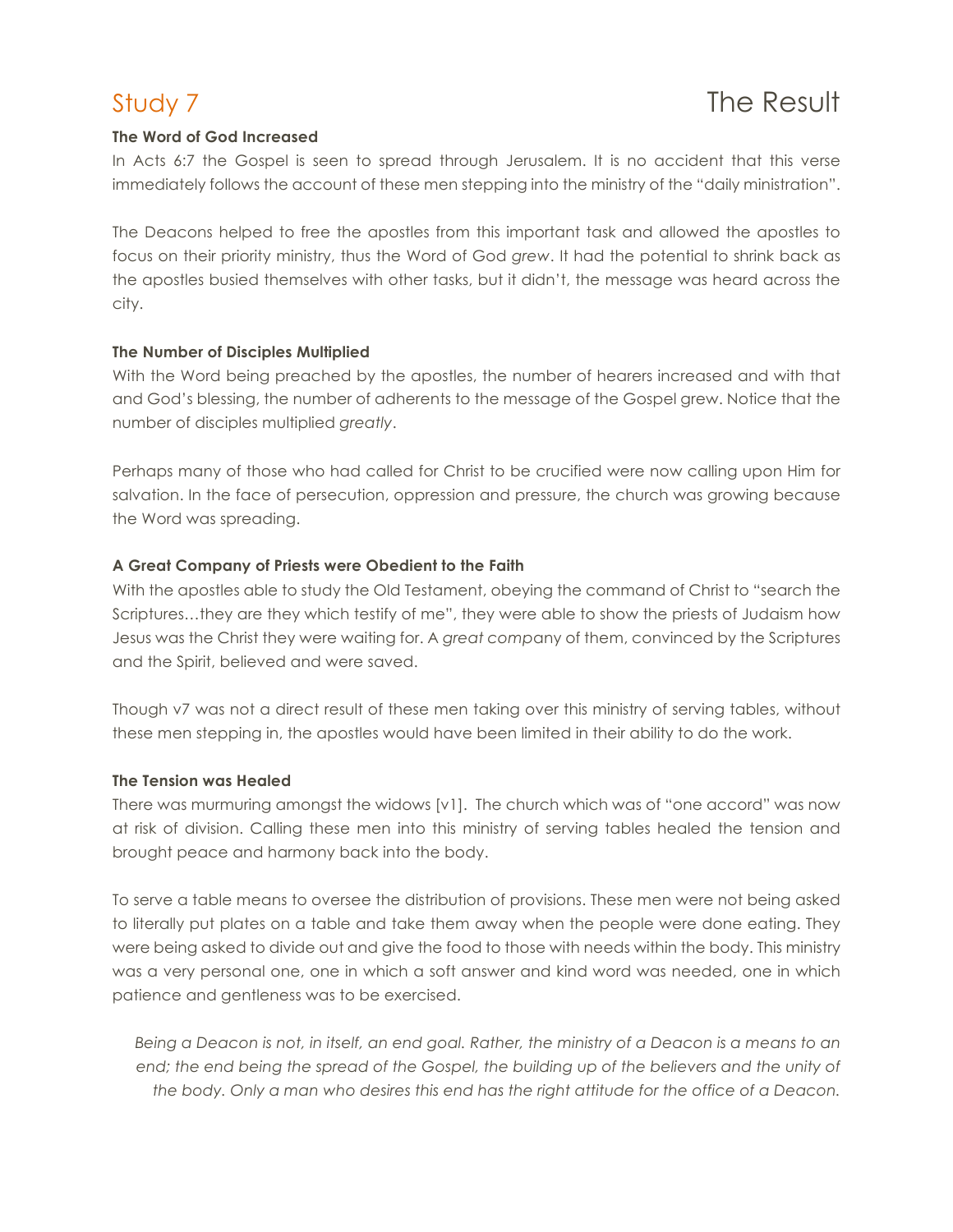# Study 8 Stephen and Phillip

### **Stephen**

We already know that Stephen was a man of *honest report*, *full of the Holy Ghost and wisdom*. We know he was willing to serve others because of the nature of *this business* and we know he had a desire to free up the apostles to *prayer and to the ministry of the Word*.

We also learn from v5 that he was a man *full of faith*. He was convinced of the Gospel message, he fully trusted God in matters eternal and temporal. We learn from v8 that he was also a man *full of power*, that is, God's power in him to do great miracles and signs.

As we read the account of his life in Acts 6-7 we see a number of other things about this man. He preached the Gospel; serving tables was a ministry given to him in the church, however, that wasn't all Stephen did. He was a man of godly courage and he preached the Gospel. He cared for others; he went beyond his duty of serving others in the daily ministration; he also served others through working miracles and healing people. He was a man who, like his Saviour, had compassion for people. He knew the Scriptures; he was able to use the Old Testament to point the Jewish leaders to the reality of Jesus being the Messiah and their need to repent and believe on Him. Though his ministry was a practical one, he studied and knew the Word. He forgave his persecutors; as the people stoned Stephen to death, his attitude was not one of bitterness, resentment or vengeance, but of forgiveness and love. Like his Saviour who cried out *"forgive them"* so Stephen cried out *"lay not this sin to their charge".*

#### **Phillip**

As well as what we know about him from Acts 6, there are some other passages of Scripture that tell us more about Phillip. In Acts 8:4-8 he is used of God to preach the Gospel in the region of Samaria. His ministry was to serve tables, however, like Stephen, he also saw the need to preach the Gospel. Relationships between the Jews and the Samaritans were tense, yet Phillip saw beyond all of this and brought the Word of God to them.

Later in Acts 8 [v26-38] he is used of God to bring a man to Christ using the Old Testament Scriptures. Like Stephen, he knew the Word of God and was able to share it with others. At the end of the chapter Phillip is preaching from city to city along the coast of Israel.

In Acts 21:8-10 he is now a church planter in Caesarea, he has godly daughters who had committed themselves to Christ and he welcomed Paul, the man who had once persecuted the church and gave approval to the death of Stephen, to stay with him in his house for *many days*.

These men, chosen to serve tables, were faithful to this ministry. However, they were also men of compassion, bible knowledge, courage and hospitality. They were exalted for their faithfulness and character; Stephen was promoted to glory and Phillip became a church planter.

*Each believer can continue to grow in their love for Christ, for the Word, for the body and for the lost. Phillip and Stephen both understood that, though they were to serve tables, this was not all they were called to do as followers of Christ. Each Deacon must understand this.*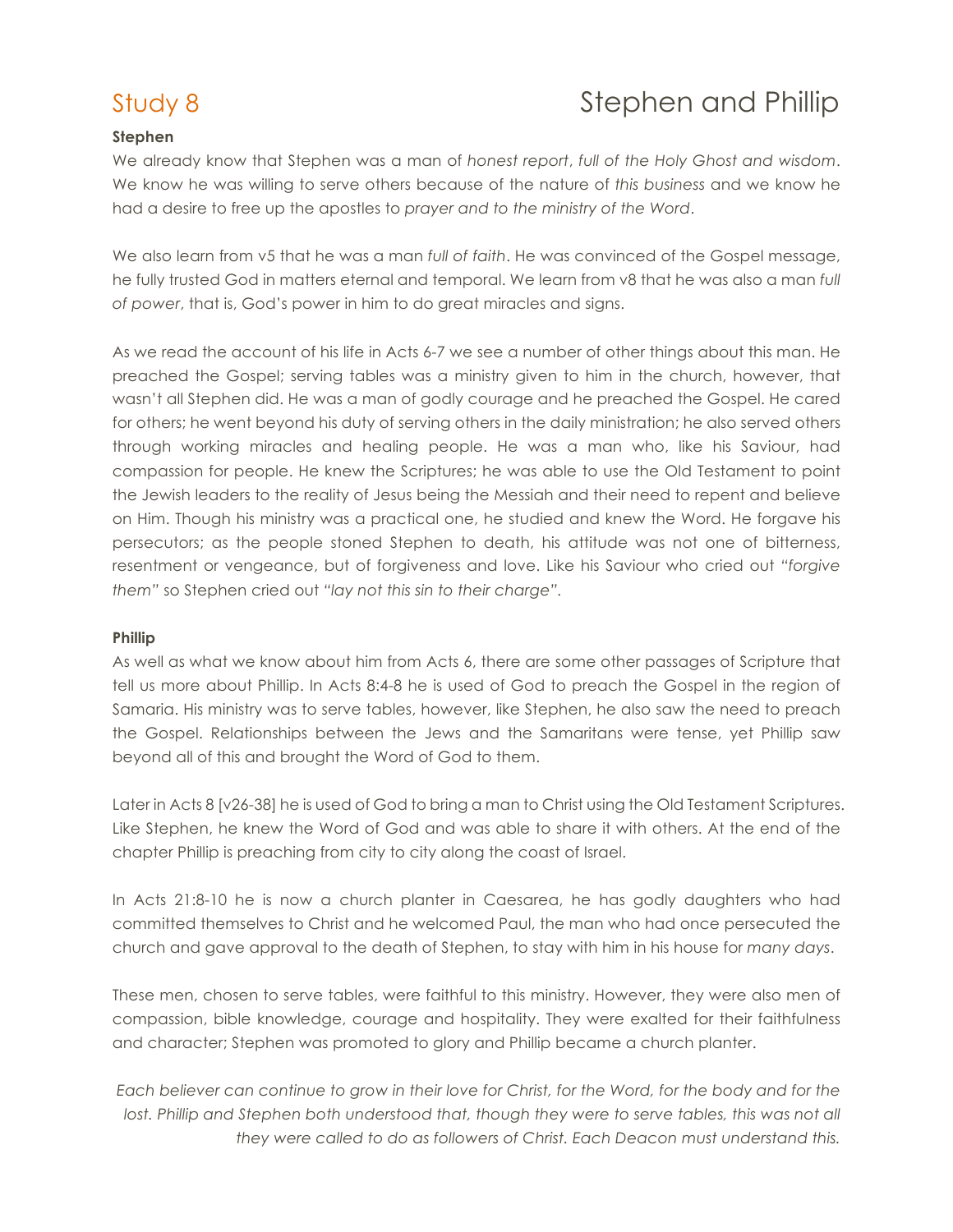# Study 9 **Practicalities**

### **How are Deacons Chosen**

Following the basic principles of Acts 6, each church is a little different on how Deacons are chosen for office. Whatever local church you are a part of will likely have a place in their constitution on how to place men into the office of a Deacon.

The basic principles are as follows from Acts 6;

- The Elders of the church explain that there is a need for a man or a number of men to take on the role of Deacon. Perhaps the church has expanded some ministries or grown numerically, or perhaps some Deacons have died or stepped down [v2-3]
- The members of the church prayerfully consider men who could fulfil the role. They are to consider, not the physical qualifications of a Deacon, such as age, intelligence, secular success, personality or wealth, but rather the spiritual characteristics of a man of God [V5]
- The members of the church then nominate certain men who they feel are spiritually mature and are biblically qualified for the role [v5]
- The nominations are then brought to the Elders and these men prayerfully consider each candidate. The Elders are tasked in seeking God's will for the church [v6]. The Elders will then choose from the list none, some or all of the men nominated for the role.
- The Elders will then take the chosen names to the church members for a vote. Each church will differ on the percentage needed for a man to be brought into the role. If a man receives the required percentage, he will become a Deacon of the church.

Again, there may be some differences in each church over how exactly this takes place, but the basic principles will be the same. If a man is not accepted by the Elders it is not because he is not liked by them, it is most likely because the Elders believe he is not *yet* ready for the position or because something has biblically disqualified him from the role [1 Timothy 3:13].

### **What does a Deacon Do?**

Some churches may have a busy and thriving food ministry such as in Acts 6. However, many churches don't have such ministries in this period of time. Since the Bible doesn't actually explain what a Deacon should do specifically, we need to consider the general principles.

- The Deacons support the Elders in their work of preaching the Word of God. Anything that distracts the leadership of the church from their priority ministry is something that the Deacons should be willing to take responsibility over.
- The Deacons are not slaves of the Elders, they assist the Elders in their work. The Elders must continue to carefully and prayerfully seek God's will for the church in line with the Scriptures. The Deacons, then, submit to the Elders as the under-shepherds of Christ's flock.
- The Deacons role is not only physical. It is inaccurate to say that Elders deal with the spiritual work of the church while Deacons deal with the physical. The qualifications of a Deacon are not physical in nature, but spiritual. They may be asked to lead a ministry, visit the believers, disciple a new convert or preach a sermon.